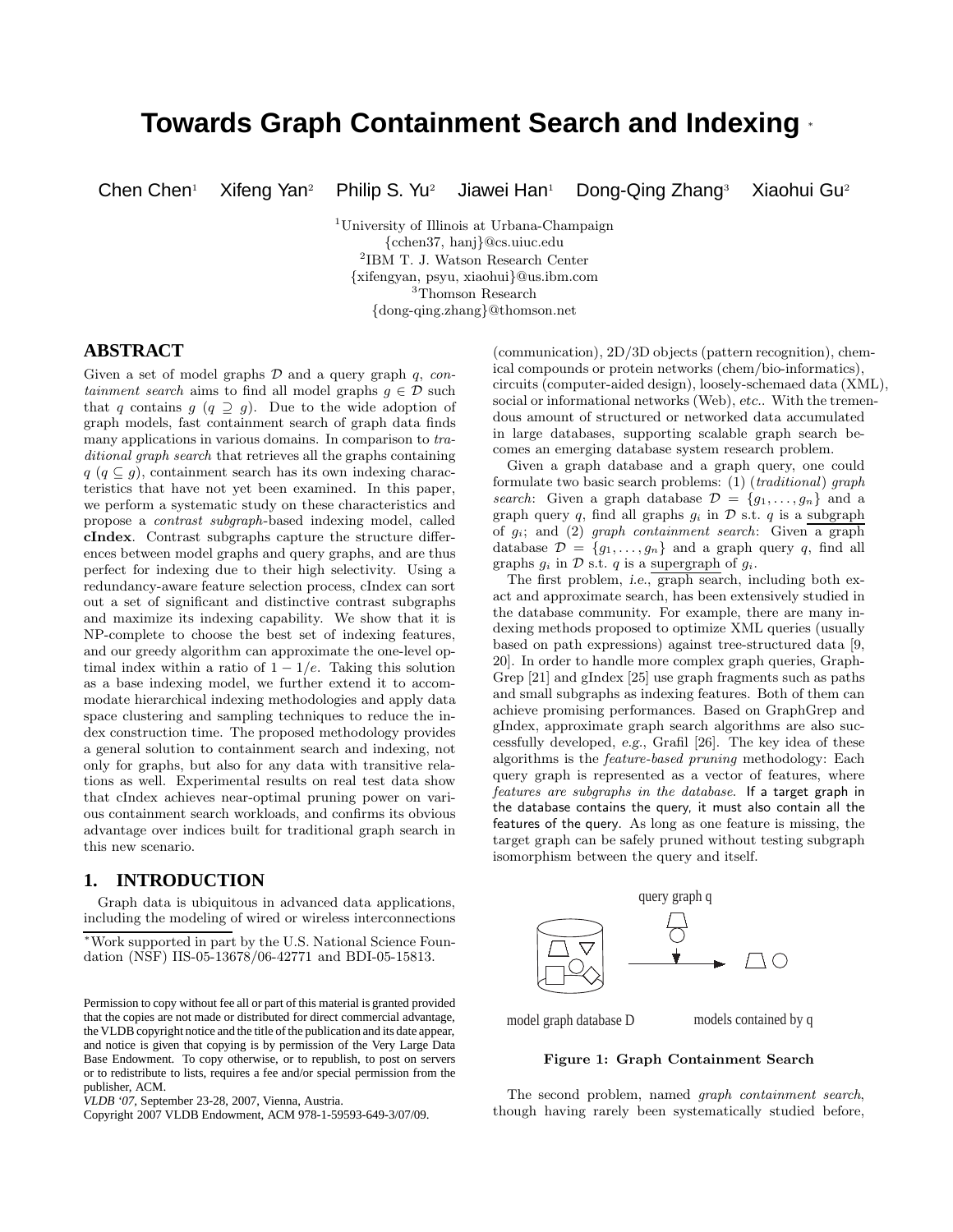finds many applications in chem-informatics, pattern recognition [7] (visual surveillance, face recognition), cyber security (virus signature detection [6]), information management (user-interest mapping [19]), etc.. Figure 1 illustrates the scenario of containment search. A model graph database  $\mathcal D$  is searched against the query graph q to find all models contained in q. For example, in chemistry, a descriptor (a.k.a. model graph) is a set of atoms with designated bonds that has certain attributes in chemical reactions. Given a new molecule, identifying "descriptor" structures can help researchers to understand its possible properties. In computer vision, attributed relational graphs (ARG) [7] are used to model images by transforming them into spatial entities such as points, lines, and shapes. ARG also connects these spatial entities (nodes) together with their mutual relationships (edges) such as distances, using a graph representation. The graph models of basic objects such as humans, animals, cars, airplanes, are built first. A recognition system could then query these models by the scene to identify foreground objects, or perform large-scale video search for specific models if the key frames of videos are represented by ARGs. Such a system can also be used to automatically recognize and classify basic objects in technical drawings from mechanical engineering and civil engineering.

In contrast to traditional graph search which finds all graphs that q is contained in  $(q \subseteq g)$ , containment search has its distinguishing characteristics. Briefly speaking, the pruning strategy employed in traditional graph search has inclusion logic: Given a query graph  $q$  and a database graph  $g \in \mathcal{D}$ , if a feature  $f \subseteq g$  and  $f \nsubseteq g$ , then  $g \nsubseteq g$ . That is, if feature  $f$  is  $\underline{\text{in}}$   $q$  then the graphs not having  $f$  are pruned. The inclusion logic prunes by considering features contained in the query graph. On the contrary, containment search has *exclusion logic*: If a feature  $f \nsubseteq q$  and  $f \subseteq g$ , then  $q \not\supseteq g$ . That is, if feature f is <u>not in</u> q then the graphs  $\frac{\text{having } f}{\text{ are pruned.}}$ 

Owing to the inclusion logic, feature-based pruning and indexing [25] is effective for traditional graph search because if a query graph q contains a feature  $f$ , then the search can be confined to those database graphs that contain the feature  $f$  (i.e., indexed by  $f$ ). However, such a framework does not work for containment search which uses the exclusion logic, because the exclusion logic relies on features not contained in  $q$  to implement the pruning. Also, as the space of features not contained in  $q$  is infinite, it is impossible to enumerate them for a given query graph. Therefore, a different indexing methodology is needed to support containment search.

Exclusion logic is the starting point for graph containment search. Here, instead of comparing a query graph  $q$ with database graphs, we compare  $q$  with features. Given a model graph database  $\mathcal{D}$ , the best indexing features are those subgraphs contained by lots of graphs in  $\mathcal{D}$ , but unlikely contained by a query graph. This kind of subgraph features are called contrast features (or contrast subgraphs). The term has been used by emerging pattern mining [5, 23] in a different context, where it is defined as patterns that are frequent in positive data but not frequent in negative data. In this paper, the concept serves a different objective function, which will become clear in Sections 4 and 5.

There are two potential issues of finding and using contrast subgraphs for the purpose of indexing. First, there is an exponential number of subgraphs to examine in the model graph database, most of which are not contrastive at all. Practically, it is impossible to search all subgraphs that appear in the database. We found that there is a connection between contrast subgraphs and their frequency: Both infrequent and very frequent subgraphs are not highly contrastive, and thus not useful for indexing. So, we propose to use frequent graph pattern mining and pick those midfrequent subgraphs. Second, the number of contrast subgraphs could be huge. Most of them are very similar to each other. Since the indexing performance is determined by a set of indexed features, rather than a single feature, it is important to find a set of contrast subgraphs that collectively perform well. We develop a redundancy-aware selection mechanism to sort out the most significant and distinctive contrast subgraphs.

Our proposed techniques, including contrast subgraphs and redundancy-aware feature selection, form a contrast feature-based index system, cIndex, which can achieve nearoptimal pruning performance on real datasets. This system can be further extended to support approximate containment search. Specifically, we make the following contributions in this paper.

- We systematically investigate graph indexing towards containment search and propose a contrast subgraph-based indexing framework, cIndex. To support this framework, a new concept called the contrast graph matrix is developed. cIndex virtually implements contrast graph matrix by factorizing it into two smaller matrices, which leads to huge space economization.
- We show that it is NP-complete to choose the best set of contrast features, and prove that our greedy algorithm can approximate the one-level optimal index within a ratio of  $1 - 1/e$ .
- Based on cIndex, we develop data space reduction techniques such as clustering and sampling to speed up the index construction, and extend cIndex to support hierarchical indexing models: cIndex-BottomUp and cIndex-TopDown, which further improve the pruning capability.
- Our proposed methodology provides a general indexing solution to containment search, not only for graphs, but also for any data with transitive relations as well.

The rest of the paper is organized as follows. Section 2 gives preliminary concepts. Section 3 presents the basic framework, cIndex, for contrast subgraph-based containment search and indexing. The key concept of contrast subgraphs is introduced in Section 4. Section 5 illustrates the necessity and details of redundancy-aware feature selection. Section 6 explores hierarchical indexing models: cIndex-BottomUp and cIndex-TopDown. Index maintenances are discussed in Section 7. We report empirical studies, and give related work in Sections 8 and 9, respectively. Section 10 concludes this study.

#### **2. PRELIMINARIES**

In this paper, we use the following notations: For a graph  $g, V(g)$  is its vertex set,  $E(g) \subseteq V(g) \times V(g)$  is its edge set, and  $l$  is a label function mapping a vertex or an edge to a label. Due to the application background of containment search, a graph in the database is also called a model graph in our setting.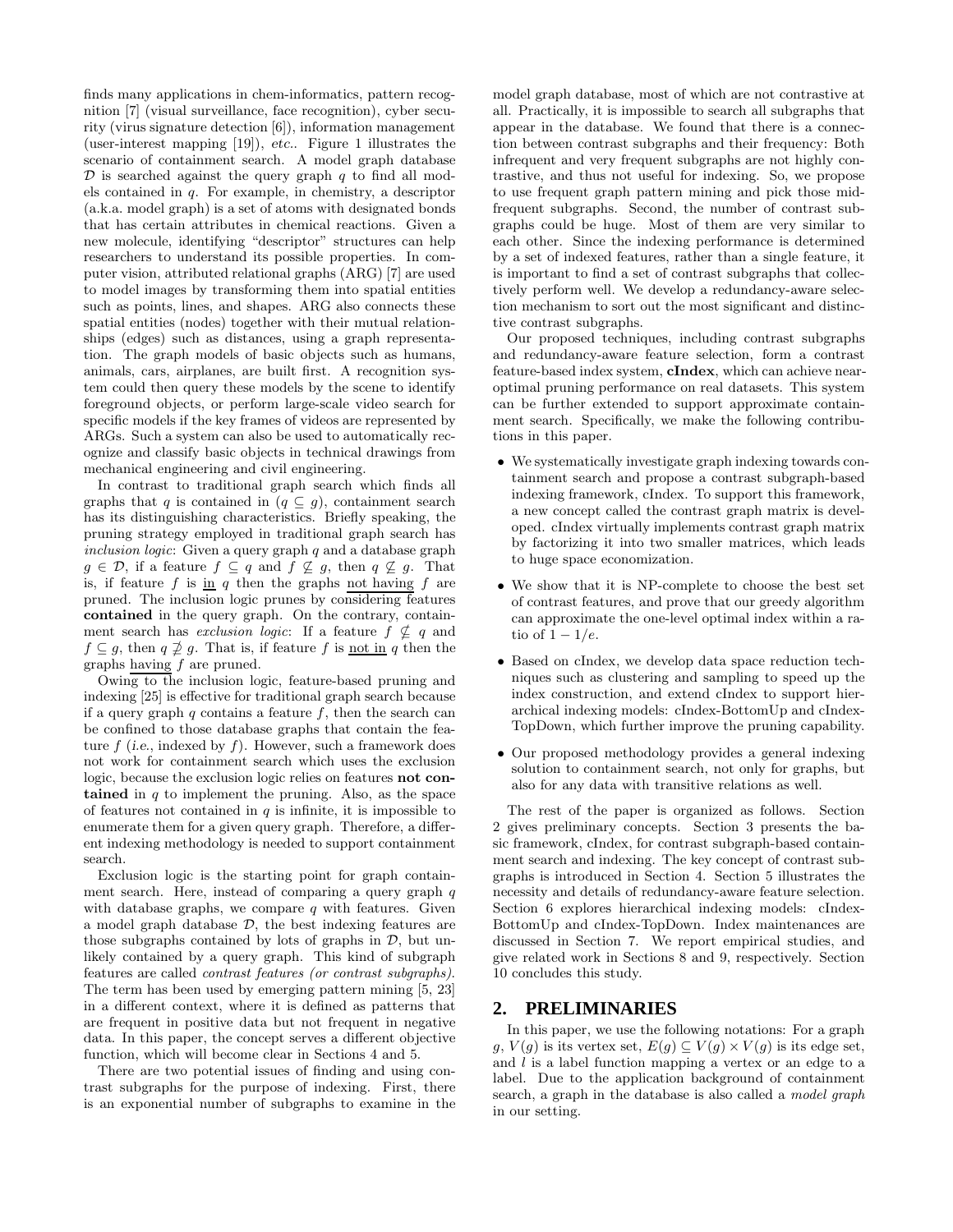DEFINITION 1. *(Subgraph Isomorphism)*. For two labeled graphs g and g ′ , a subgraph isomorphism is an injective function  $f: V(g) \to V(g')$ , s.t.,: first,  $\forall v \in V(g)$ ,  $l(v) =$  $l'(f(v))$ ; and second,  $\forall (u,v) \in E(g), (f(u), f(v)) \in E(g')$ and  $l(u, v) = l'(f(u), f(v)),$  where l and l' are the labeling functions of  $g$  and  $g'$ , respectively. Under these conditions,  $f$  is called an embedding of  $g$  in  $g'$ .

DEFINITION 2. (Subgraph and Supergraph). If there exists an embedding of  $g$  in  $g'$ , then  $g$  is a subgraph of  $g'$ , denoted by  $g \subseteq g'$ , and  $g'$  is a supergraph of g.

The graph search and containment search problems are formulated as follows.

DEFINITION 3 (GRAPH SEARCH PROBLEM). Given a graph database  $\mathcal{D} = \{g_1, \ldots, g_n\}$  and a graph query q, find all graphs  $g_i$  in  $\mathcal{D}$ , s.t.,  $q \subseteq g_i$ .

DEFINITION 4 (GRAPH CONTAINMENT SEARCH PROBLEM). Given a graph database  $\mathcal{D} = \{g_1, \ldots, g_n\}$  and a graph query q, find all graphs  $g_i$  in  $\mathcal{D}$ , s.t.,  $q \supseteq g_i$ .

The definitions can be generalized to any partially ordered data with transitive relations, such as the following.

DEFINITION 5 (GENERAL CONTAINMENT SEARCH). Given a transitive relation  $\succeq$ , a database  $\mathcal{D} = \{g_1, g_2, \ldots, g_n\}$  and a query q, find all instances  $g_i$  in  $\mathcal{D}$ , s.t.,  $q \succeq g_i$ .



Figure 2: A Sample Database



Figure 3: A Query Graph

EXAMPLE 1. Figure 2  $(g_a - g_c)$  is a sample dataset with three graphs and Figure 3 shows a query graph, where all vertices and edges share the same label. For graph search, graphs  $g_a$  and  $g_b$  contain the query graph; whereas for graph  $containment search, graph g<sub>c</sub> is the answer.$  $\blacksquare$ 

A naïve solution to the graph containment search problem, called SCAN, examines the database  $\mathcal D$  sequentially and compares each graph  $g_i$  with the query graph  $q$  to decide whether  $q \supseteq q_i$ . Such a brute-force scheme is not efficient for large-scale databases or online applications. An interesting question is: Can we reduce the number of isomorphism tests? Intuitively, similar model graphs  $q_i$  and  $q_j$  are likely to have similar isomorphism testing results with regard to the same query graph. Let  $f$  be a common substructure shared by  $g_i$  and  $g_j$ . If  $f \nsubseteq q$ , then,  $g_i \nsubseteq q$  and  $g_j \nsubseteq q$ . That is, we can save one isomorphism test (of course, it has overhead if  $f \subseteq q$ . This intuition leads to the design of our exclusion logic-based indexing methodology.

#### **3. BASIC FRAMEWORK**

The exclusion logic is as follows: Instead of comparing a query graph  $q$  with database graphs, we compare  $q$  with features. If feature  $f$  is not in  $q$ , then the graphs having f are pruned. The saving will be significant when  $f$  is a subgraph of many graphs in the database.

The basic index framework using exclusion logic has three major steps:

- 1. Off-line index construction: Generate and select a feature set F from the graph database D. For feature  $f \in \mathcal{F}, \mathcal{D}_f$ is the set of graphs containing f, i.e.,  $\mathcal{D}_f = \{g | f \subseteq g, g \in$  $\mathcal{D}$ , which can be represented by an inverted ID list over D. In the index, each feature is associated with such an ID list.
- 2. Search: Test indexed features in  $\mathcal F$  against the query q which returns all  $f \nsubseteq q$ , and compute the candidate query answer set,  $C_q = \mathcal{D} - \bigcup_f \mathcal{D}_f$   $(f \not\subseteq q, f \in \mathcal{F}).$
- 3. Verification: Check each graph g in the candidate set  $\mathcal{C}_q$ to see whether  $g$  is really a subgraph of  $q$ .

The above framework outlines the basic components of cIndex. Within this framework, given a query graph  $q$  and a set of features  $F$ , the search time can be formulated as:

$$
\sum_{f \in \mathcal{F}} T(f, q) + \sum_{g \in \mathcal{C}_q} T(g, q) + T_{index} \tag{1}
$$

where  $T(f, q)$  is the time to retrieve a feature and check whether it is a subgraph of  $q$  (each feature will incur one I/O and one isomorphism test),  $T(q, q)$  is the time to retrieve a candidate model graph and check whether it is a subgraph of  $q$  (each candidate will incur one I/O and one isomorphism test), and  $T_{index}$  includes the cost to load the ID lists and the cost of index operations that compute  $C_q$ .

According to the basic index framework, various kinds of index schemes can be formulated which use different feature sets.  $T_{index}$  is negligible as it represents operations on the ID lists (disk access and union calculation), while subgraph isomorphisms are of NP-hard complexity. This fact is further confirmed by our experiments. For simplicity, we shall focus on the time caused by  $T(f,q)$  and  $T(q,q)$ , which is roughly proportional to the total number of features and model graphs retrieved and tested,

$$
|\mathcal{F}| + |\mathcal{C}_q|.\tag{2}
$$

In this study, we are going to use this simplified cost model (Equation 2) to illustrate the ideas behind our index design. Nonetheless, the algorithms developed here can be easily revised according to the original cost model of Equation 1.

So far, we have not discussed how to generate and select a feature set  $\mathcal F$  for index construction. In the next section, we are going to introduce the concept of contrast features, which can measure the pruning power of a single feature. After that, a redundancy-aware feature selection algorithm will be presented, which is able to select a set of significant and distinctive contrast features to maximize their collective pruning capability.

### **4. CONTRAST FEATURES**

The exclusion logic suggests that every subgraph  $f$  satisfying  $f \nsubseteq q$  is a potential candidate, with its pruning power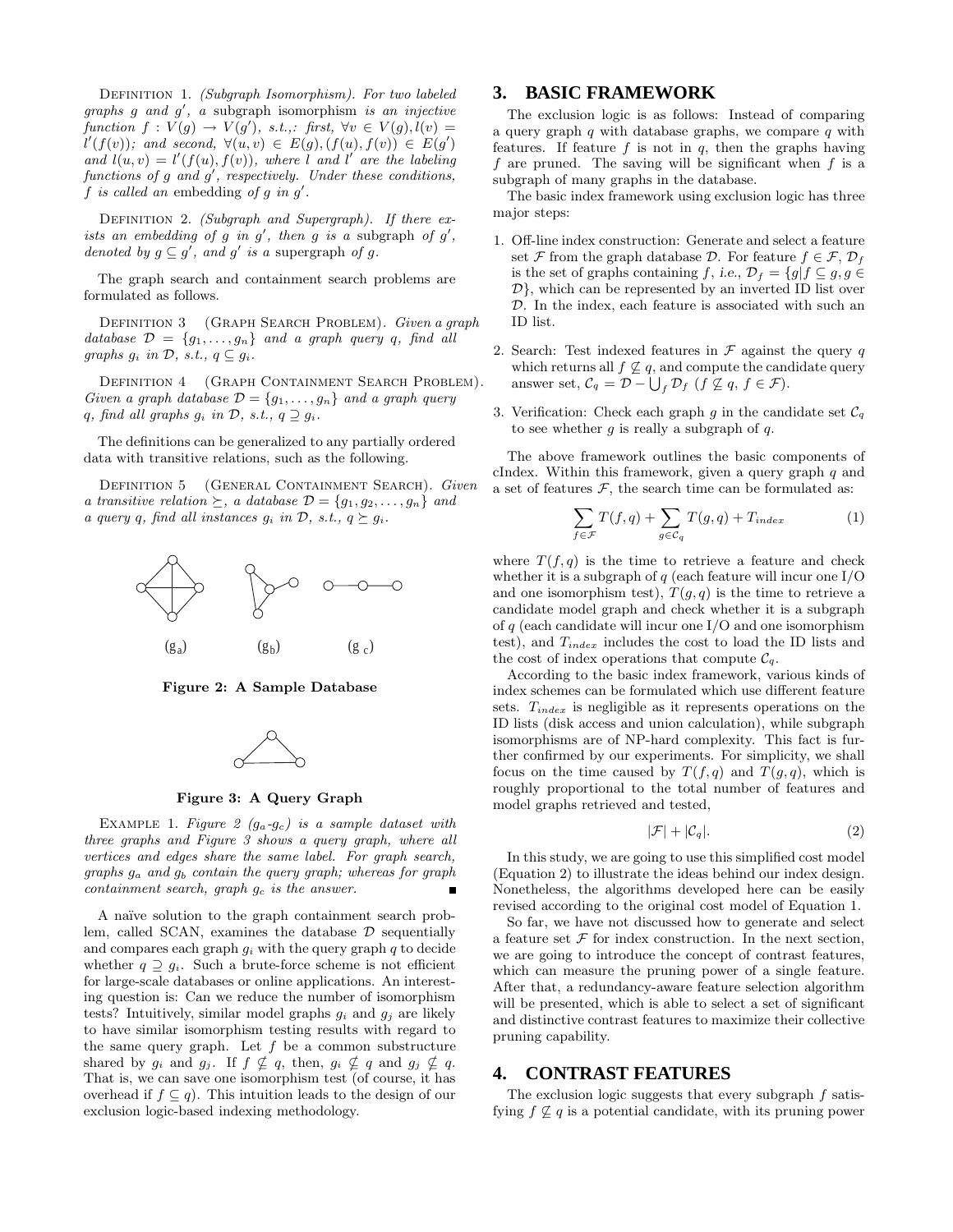determined by the fraction of database containing f and the probability that a query graph does not contain f.

Figure 4 shows several subgraph features extracted from the sample graph database in Figure 2.



Figure 4: Features

We can build a feature-graph matrix [21] to display the containment relationship between features and graphs, whose  $(i, j)$ -entry tells whether the  $j_{th}$  model graph has the  $i_{th}$  feature. Figure 5 shows a feature-graph matrix for features in Figure 4 and graphs in Figure 2. For instance,  $f_3$  is contained in  $g_a$ .

|       | $g_a$        | $g_b$        | $g_c$          |
|-------|--------------|--------------|----------------|
| $f_1$ | $\mathbf{1}$ | 1            | 1              |
| $f_2$ | 1            | $\mathbf{1}$ | $\overline{0}$ |
| $f_3$ | $\mathbf{1}$ | 1            | $\overline{0}$ |
| $f_4$ |              | 0            |                |

Figure 5: Feature-Graph Matrix

Consider the query shown in Figure 3, we can prune  $g_a$ and  $g_b$  immediately based on feature  $f_2$ , according to the exclusion logic. However, it is also possible that some overhead may arise if a wrong feature is selected. For example, suppose  $f_1$  is selected, then the number of subgraph isomorphism tests will be 4 (three plus the extra testing between  $f_1$  and the query graph), even worse than the naïve SCAN.

The above example shows that features might have different pruning power. Formally, let the frequency of a feature f in the database graphs be  $p$ , and the probability that a query graph having  $f$  be  $p'$ . Given a query graph, the expected number of subgraph isomorphism tests that can be saved from SCAN is as follows,

$$
J_f = np(1 - p') - 1,\t\t(3)
$$

where  $n$  is the total number of graphs in  $\mathcal{D}$ . We call the subgraphs with high value of  $J_f$  contrast subgraph (or contrast feature). Here is the intuition: Contrast subgraphs are those subgraphs contained by a lot of graphs in  $D$ , but unlikely contained by a query graph. It is obvious that we should index those contrast subgraphs since they provide the best pruning capability.

Equation 3 shows that features frequently (or infrequently) appearing in both database graphs and query graphs are useless. As query graphs and database graphs often share some similarity and thus a feature's frequency in query graphs is usually not too different from that in database graphs (i.e.,  $p \approx p'$ ),  $J_f$  will achieve its maximum at  $p = 1/2$  and monotonically decreases as  $p \to 1$  or  $p \to 0$ . This, to some extent, indicates an observation that good features should be frequent, but not too frequent in the database. Since the pruning power of infrequent subgraphs are limited, we can

use (closed) frequent subgraph mining algorithms,e.g., FSG [16], GASTON [18], and gSpan [24], to generate an initial set of frequent subgraphs and then filter out those contrast ones. This approach is much easier than directly finding contrast features from the exponential set of subgraphs in  $\mathcal{D}$ .

# **5. REDUNDANCY-AWARE FEATURE SELEC-TION**

In order to maximize the pruning capability of the basic framework introduced in Section 3, it is necessary to use a set of contrast subgraphs. However, there might be thousands, or millions of contrast subgraphs; it would be unrealistic to index all of them. On the other hand, contrast subgraphs could be similar to each other. If two contrast subgraphs are similar, then the pruning power of one subgraph will be shadowed by the other. Therefore, it is important to remove redundant features and use a set of distinctive contrast subgraphs. In this section, we introduce a redundancy-aware selection mechanism to sort out such features.

Given a SINGLE query graph  $q$ , we define the  $gain J$  of indexing a feature set  $\mathcal F$  as the number of subgraph isomorphism tests that can be saved from SCAN:

$$
J = |\mathcal{D}| - |\mathcal{C}_q| - |\mathcal{F}|
$$
  
= 
$$
|\cup_{f \nsubseteq q, f \in \mathcal{F}} \mathcal{D}_f| - |\mathcal{F}|
$$
 (4)

For an initial set of features  $\mathcal{F}_o = \{f_1, f_2, \ldots, f_m\}$ , we would like to select a subset  $\mathcal{F} \subseteq \mathcal{F}_o$  to maximize J. According to Equation 4, we should index a feature as long as q does not have it and it covers at least one database graph which has not yet been covered by other features (a feature *covers* a graph  $g$  if  $g$  has it). Thus, what we need to solve is exactly the set cover problem. Let

$$
\mu_{ij} = \begin{cases} 1 & f_i \subseteq g_j, \\ 0 & otherwise. \end{cases}
$$

The formulation is

minimize 
$$
\sum_{i, f_i \notin q} x_i
$$
  
subject to  $\forall j, \sum_i x_i \mu_{ij} \ge 1$ , if  $\sum_i \mu_{ij} \ge 1$ ,  
 $x_i \in \{0, 1\}.$  (5)

where  $x_i$  is a boolean value indicating whether feature  $f_i$ has been selected.

The solution to the above optimization problem can help us find an ideal feature set for a single query graph. However, in practice, the index should not be optimized for one query graph, but for a set of query graphs. We are going to discuss how to find a feature set that can provide the best pruning power for multiple queries.

#### **5.1 Feature Selection**

When multiple query graphs are taken into consideration, we can select features based on a probabilistic model or an exact model. In a probabilistic model, we use the probability for a feature contained in a query; while in an exact model, we do not compute probabilities but instead plug in a set of query graphs and see what happens. It seems that the probabilistic model is more restrictive: The joint probability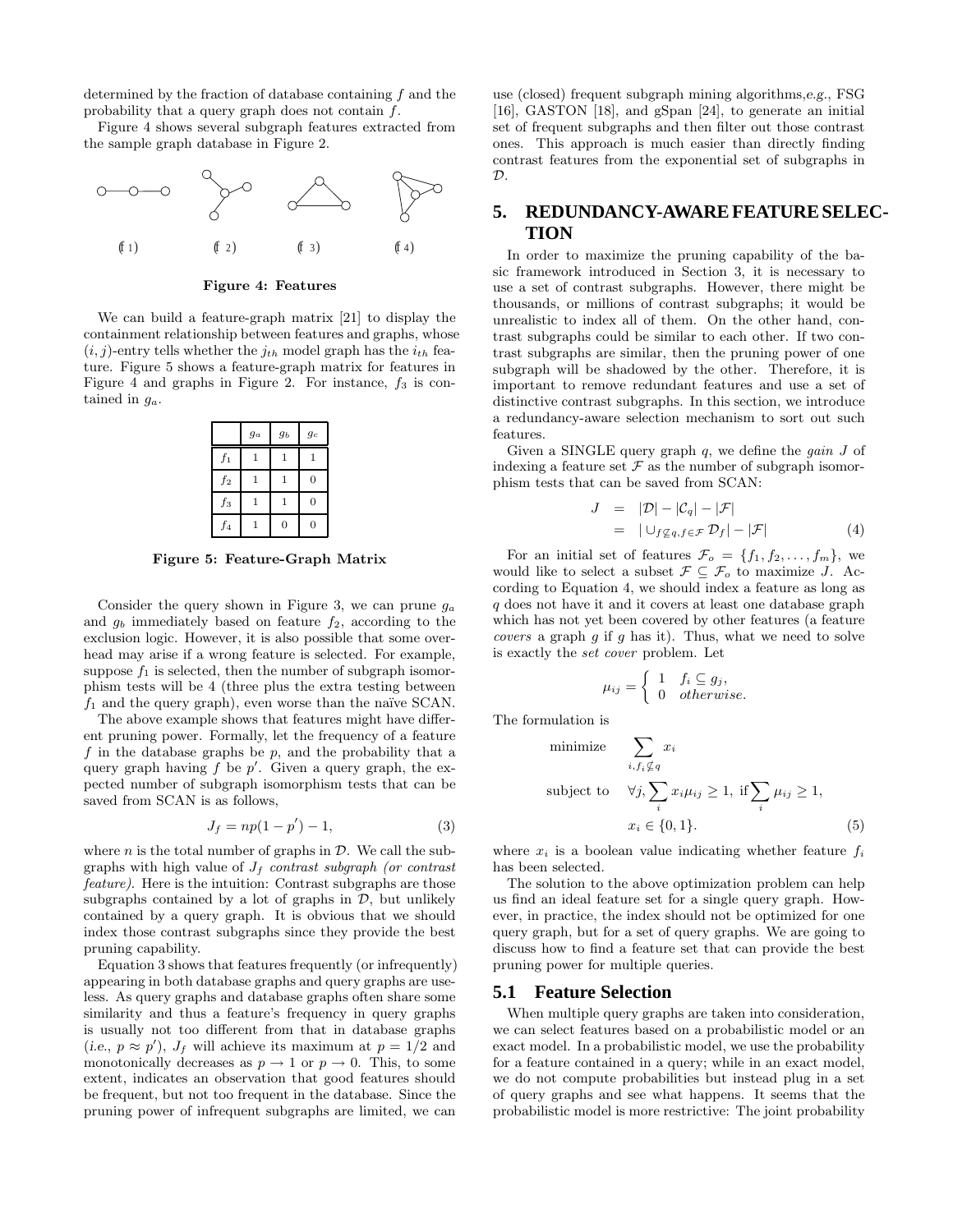for multiple features contained in a query is hard to derive accurately, while it is required to determine whether one feature is redundant with respect to the others. Therefore, our study employs an exact model, which uses a query log  $\mathcal L$  as the training data.

Given a SET of queries  $\{q_1, q_2, \ldots, q_r\}$ , an optimal index should be able to maximize the total gain

$$
J_{total} = \sum_{l=1}^{r} |\cup_{f \not\subseteq q_l, f \in \mathcal{F}} \mathcal{D}_f| - r|\mathcal{F}| \tag{6}
$$

which is a summation of the gain in Equation 4 over all queries.

The optimization over  $J_{total}$  can be written as an integer programming problem as follows,

maximize 
$$
\sum_{j=1}^{n} \sum_{l=1}^{r} z_{jl} - r \sum_{i=1}^{m} x_i
$$
  
\nsubject to 
$$
\sum_{i,\mu_{ij}=1} x_i \nu_{il} \ge z_{jl}, j = 1, ..., n \text{ and } l = 1, ..., r,
$$

$$
x_i \in \{0, 1\}, i = 1, ..., m,
$$

$$
z_{jl} \in \{0, 1\}, j = 1, ..., n \text{ and } l = 1, ..., r. \tag{7}
$$

where

$$
\nu_{il} = \begin{cases} 1 & \text{if } \nsubseteq q_l, \\ 0 & \text{otherwise.} \end{cases}
$$

shows whether query graph  $q_l$  has feature  $f_i$ , and  $z_{jl}$  indicates whether database graph  $g_j$  is pruned for query graph  $q_l$ . The optimization of Equation 7 is related to set cover, but not straightforwardly.

Let us introduce the concept of contrast graph matrix, which is derived from the feature-graph matrix but with its  $i_{th}$  row set to  $\overrightarrow{0}$  if the query has feature  $f_i$ . Figure 6 shows three query graphs and their corresponding contrast graph matrix for the 4 features and 3 model graphs shown in Figure 4 and Figure 2.



Figure 6: Contrast Graph Matrix

For each query graph  $q_l$ , we can construct a corresponding  $m \times n$  contrast graph matrix  $M_l$ , where m is the number of features in the initial feature set  $\mathcal{F}_o$  and n is the number of graphs in the database  $D$ . These matrices are then columnconcatenated to form a global  $m \times nr$  matrix **M** for the whole query log set  $\mathcal{L}$ , where r is the number of queries in L.

DEFINITION 6 (MAXIMUM COVERAGE WITH COST). Given a set of subsets  $S = \{S_1, S_2, \ldots, S_m\}$  of the universal set  $U = \{1, 2, ..., n\}$  and a cost parameter  $\lambda$  associated with any  $S_i \in \mathbf{S}$ , find a subset **T** of **S** such that  $\left| \bigcup_{S_i \in \mathbf{T}} S_i \right| - \lambda |\mathbf{T}|$ is maximized.

Casting to a contrast graph matrix  $M$ ,  $U$  corresponds to the column index of M, S corresponds to non-zero entries in each row of  $M$ ,  $T$  corresponds to the selected rows (*i.e.*, features), and  $\lambda$  corresponds to the number of queries r. Take the matrix in Figure 6 as an example:  $U = \{1, 2, 3, 4, 5, 6, 7, 8,$ 9} because there are 9 columns in the concatenated matrix,  $S = \{\{4, 5, 6\}, \{1, 2, 4, 5\}, \{4, 5, 7, 8\}, \{1, 4, 7\}\}, e.g., \{4, 5, 6\}$ corresponds to the first row in the matrix,  $\lambda = 3$  since there are 3 query graphs. With this translation, the integer programming problem in Equation 7 becomes the problem of maximum coverage with cost.

#### THEOREM 1. Maximum coverage with cost is NP-complete.

PROOF. Reduction from set cover. Given an instance of set cover: Subsets  $S = \{S_1, S_2, \ldots, S_m\}$  of the universal set  $U = \{1, 2, ..., n\}$ , we further let  $\lambda = 1$  and construct an instance of maximum coverage with cost. Assume we solve this instance of maximum coverage with cost and get a solution  $\mathbf{T}$ , which covers the universal set U except a portion U'. Now as any element  $j \in U'$  must be covered by at least one subset  $S_{i_j}$  from **S** (otherwise, **S** cannot set cover U), we will show that  $\mathbf{T} \cup \{S_{i_j} | j \in U'\}$  is a minimal set covering U. If this is true, then the NP-complete set cover can be solved via maximum coverage with cost through a polynomial-time reduction, which means that maximum coverage with cost itself must be NP-complete.

Proof by contradiction. Suppose that  $\mathbf{T}_{min}$  is a minimal set covering U, while  $\mathbf{T} \cup \{S_{i_j} | j \in U'\}$  is not. Plug  $\mathbf{T}_{min}$ into the objective function of Definition 6:

$$
| \cup_{S_i \in \mathbf{T}_{min}} S_i | - \lambda |\mathbf{T}_{min}| = |U| - |\mathbf{T}_{min}|
$$
  
>  $|U| - |\mathbf{T} \cup \{S_{i_j} | j \in U'\}|$   
=  $|U| - |U'| - |\mathbf{T}|$  (8)  
=  $|\cup_{S_i \in \mathbf{T}} S_i| - \lambda |\mathbf{T}|$ 

we obtain  $\mathbf{T}_{min}$  as a better solution than **T** for this particular instance of maximum coverage with cost. Contradiction!

To see Equation 8, we have: No  $S_i \notin \mathbf{T}$  can cover at least 2 elements of U' (otherwise,  $\{S_i\} \cup T$  is a better solution than T for the problem of maximum coverage with cost, which can increase the objective function by at least 1), implying that each  $S_{i_j}$  can only cover 1 element of U', and thus it must be true that  $|\{S_{i_j} | j \in U'\}| = |U'|$ .

Having seen the connection between set cover and maximum coverage with cost, it is reasonable to follow the same greedy heuristic used to approximate set cover in treating this new NP-complete problem. In each iteration, we select a row with the most number of non-zero entries from the matrix M; however, since now including a feature is associated with cost  $r$ , it may not be good to completely cover each column of M, which can potentially generate a heavy negative entry  $-r|\mathcal{F}|$  in  $J_{total}$ . Rather, we set a fixed K, and choose the best  $K$  features. This can be regarded as a mechanism of redundancy-aware feature selection, which aims at finding those distinctive features that are able to cover database graphs not covered by previous features.

How good is this greedy feature selection process? Note that, as  $K$  is fixed and  $r$  is a constant, we only need to maximize the first part of Equation 6 so that the performance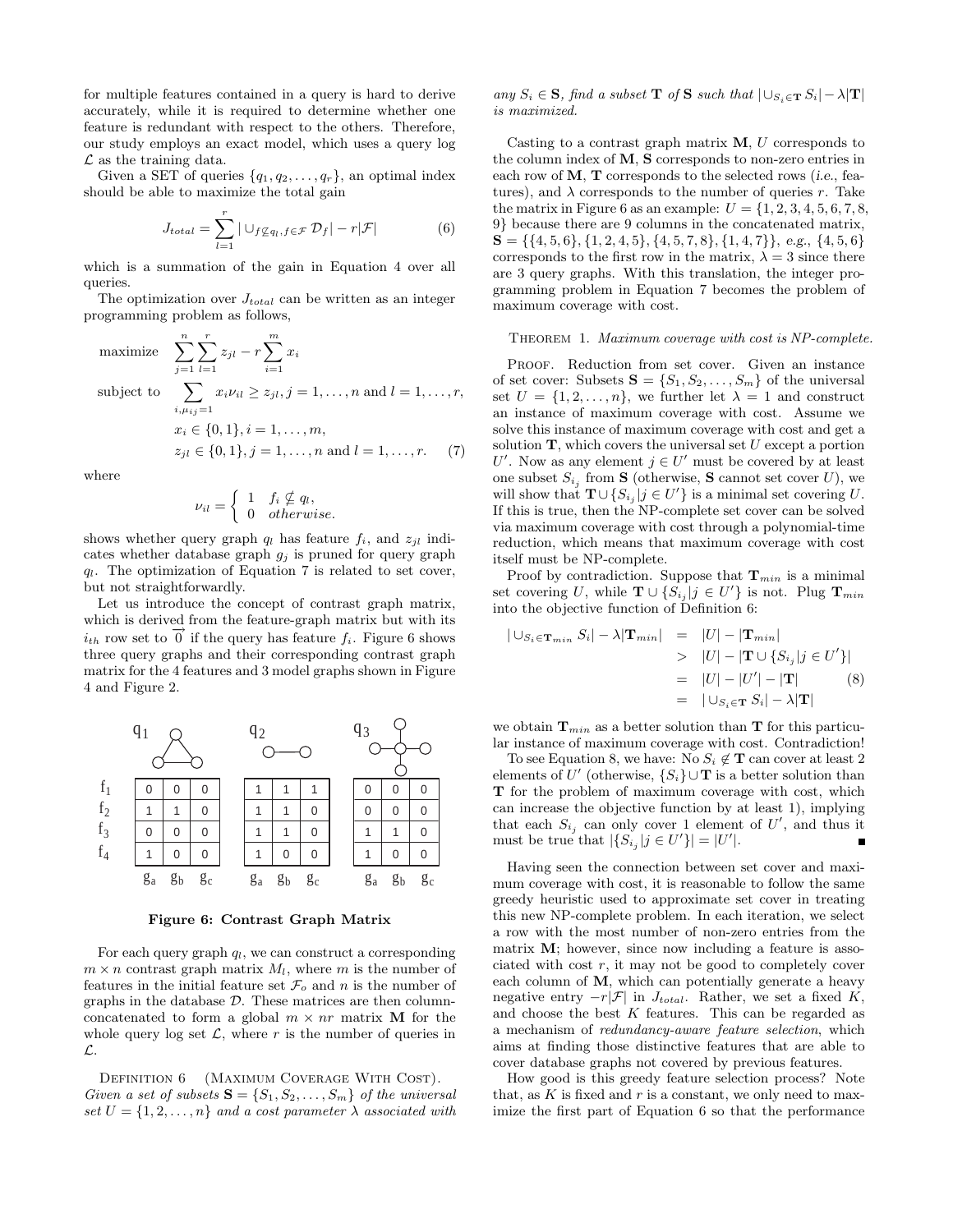metric  $J_{total}$  is optimized. Define that part:

$$
\sum_{l=1}^r |\cup_{f\not\subseteq q_l,f\in\mathcal{F}} \mathcal{D}_f|
$$

as the *coverage* of the indexed feature set  $\mathcal F$  composed of  $K$ features. We have the following theorem.

THEOREM 2. In terms of coverage, the greedy feature selection process can approximate the optimal index with K features within a ratio of  $1 - 1/e$ .

PROOF. When the cost parameters  $\lambda |T|$  are dropped, we are indeed treating the problem of maximum coverage (but with no cost associated): Given m subsets  $S = \{S_1, S_2, \ldots, S_n\}$  $S_m$  of the universal set  $U = \{1, 2, \ldots, n\}$ , find K of them which can cover the most number of elements in  $U$ . [12] mentions a greedy algorithm as same as ours and proves that it can achieve an approximation ratio of  $1 - 1/e$ . Details of the proof are neglected, see [12] for references.

What if the number of features  $K$  is not fixed as given? Straightforwardly, if the number of non-zero entries in a row is greater than the cost  $r$ , adding it to  $\mathcal F$  can further bring down  $J_{total}$ . Overall, we refer to this feature selection algorithm as cIndex-Basic. Algorithm 1 outlines its pseudocode. Given a contrast graph matrix, it first selects a row that hits the largest number of columns, and then removes this row and all columns covered by it. This process repeats until no row can cover at least  $r$  columns.

| Algorithm 1 cIndex-Basic                  |  |  |  |  |  |
|-------------------------------------------|--|--|--|--|--|
| Input: Contrast Graph Matrix M.           |  |  |  |  |  |
| Output: Selected Features $\mathcal{F}$ . |  |  |  |  |  |
|                                           |  |  |  |  |  |

1:  $\mathcal{F}=\varnothing;$ 2: while  $\exists i, \sum_j \mathbf{M}_{ij} > r$  do 3: select row i with most non-zero entries in  $M$ ; 4:  $\mathcal{F} = \mathcal{F} \cup \{f_i\};$ 5: **for each** column j s.t.  $M_{ij}$  is not zero do 6: delete column  $j$  from **M**; 7: delete row i; 8: return  $\mathcal{F}$ ;

#### **5.2 Complexity and Virtualization**

LEMMA 1. cIndex-Basic's time complexity is  $O(|\mathcal{F}_o||\mathcal{D}||\mathcal{L}|)$ .

PROOF. For each row  $i$ , we keep track of how many nonzero entries  $u_i$  exist. For each column deleted on line 6 of Algorithm 1, influenced  $u_i$ 's must be modified to reflect the change, and the number of such  $u_i$ 's is upperbounded by  $|\mathcal{F}_o|$ . As there are in total  $|\mathcal{D}||\mathcal{L}|$  columns, maintaining all the  $u_i$ 's throughout the algorithm takes  $O(|\mathcal{F}_o||\mathcal{D}||\mathcal{L}|)$  time. On line 3, selecting the row with the currently highest  $u_i$ needs  $O(|\mathcal{F}_o|)$  time. Because in each iteration we delete at least one column, all re-selections take at most  $O(|\mathcal{F}_o||\mathcal{D}||\mathcal{L}|)$ time. In total, the time complexity is  $O(|\mathcal{F}_o||\mathcal{D}||\mathcal{L}|)$ . Н

The contrast graph matrix shown in Figure 6 might be too large with a size of  $|\mathcal{F}_{o}||\mathcal{D}||\mathcal{L}|$ . As shown below, there is no need to materialize the contrast graph matrix. In fact, we can use a compact (contrast graph) matrix, together with the feature-graph matrix, to replace it.

|                | $q_1$          | $q_2$          | $q_3$          |
|----------------|----------------|----------------|----------------|
| $f_1$          | 0              | 3              | 0              |
| f <sub>2</sub> | $\overline{2}$ | $\overline{2}$ | $\overline{0}$ |
| $f_3$          | 0              | $\overline{2}$ | $\overline{2}$ |
| $f_4$          | 1              | 1              | 1              |

Figure 7: Compact Contrast Graph Matrix

Figure 7 shows a compact matrix  $M<sup>c</sup>$  for the 4 features and 3 queries in Figure 4 and Figure 6. The  $(i, l)$ -entry of  $M^c$  is  $\sum_{j=1}^n \mu_{ij} \nu_{il}$ , where  $\mu_{ij} = 1$  if the  $j_{th}$  model graph has the  $i_{th}$  feature and  $\nu_{il} = 1$  if the  $l_{th}$  query graph does not have the  $i_{th}$  feature.

We can mimic the feature selection process on the original contrast graph matrix by manipulating the compact matrix  $M<sup>c</sup>$  correspondingly: In each iteration, we select row i with the maximum sum of entries in  $M<sup>c</sup>$  and update  $M<sup>c</sup>$  according to its definition in above. In this way, we only need to keep two matrices for index construction. This virtual implementation of contrast graph matrix can reduce the space usage from  $O(|\mathcal{F}_o||\mathcal{D}||\mathcal{L}|)$  to  $O(|\mathcal{F}_o||\mathcal{D}| + |\mathcal{F}_o||\mathcal{L}|).$ 

#### **5.3 Non-binary Features**

The analysis presented so far does not consider the plurality of features: In fact, features are not limited to 0-1 variables if we take into account the number of their occurrences (i.e., non-automorphic embeddings) in a graph. Assume  $f_i$ occurs in g for  $n(f_i, g)$  times. If  $n(f_i, g) > n(f_i, q)$  (which substitutes the clause:  $f_i \subseteq g \& f_i \nsubseteq q$  in the binary setting), then  $g \nsubseteq q$ . The basic framework can be slightly adjusted to accommodate non-binary features: Given a query log entry q, the contrast graph matrix for q is now defined as:  $M_{ij} = 1$ if  $n(f_i, g) > n(f_i, q)$ ; and when incoming queries are being processed, we allow pruning if  $n(f_i, g) > n(f_i, q)$ . Nothing else needs to be changed.

#### **5.4 Time Complexity Reduction**

As analyzed in Section 5.2, the time complexity of the greedy algorithm for feature selection is linear to the size of initial feature set  $\mathcal{F}_o$ , database  $\mathcal{D}$ , and query log  $\mathcal{L}$ . However, in practice, the product of  $|\mathcal{F}_o|$ ,  $|\mathcal{D}|$ , and  $|\mathcal{L}|$  may still be too large. If we can substantially reduce the cardinality of  $\mathcal{F}_{\alpha}$ ,  $\mathcal{D}$ , or  $\mathcal{L}$ , it would be of great help for fast index construction.

We propose two data reduction techniques: sampling and clustering. Due to space limitation, here we only discuss the sampling technique, e.g., we might sample a small set of model graphs from the database and a small set of queries from the query log. Clustering can be similarly pursued if we treat it as a form of advanced sampling that selectively picks out representative data points. One should be cautious about the optimization function in Equation 6 when performing sampling on  $\mathcal{D}$ . Let  $\mathcal{D}$  be a sample of  $\mathcal{D}$ ; and based on this sample, we are going to build an index for D. According to Equation 6, the first part of  $J_{total}$ :

$$
\sum_{l=1}^r |\cup_{f\not\subseteq q_l,f\in\mathcal{F}} \mathcal{D}_f|
$$

now approximately shrinks to  $\frac{|\mathcal{D}|}{|\mathcal{D}|}$  times as before. In order to make the optimization solution in line with the original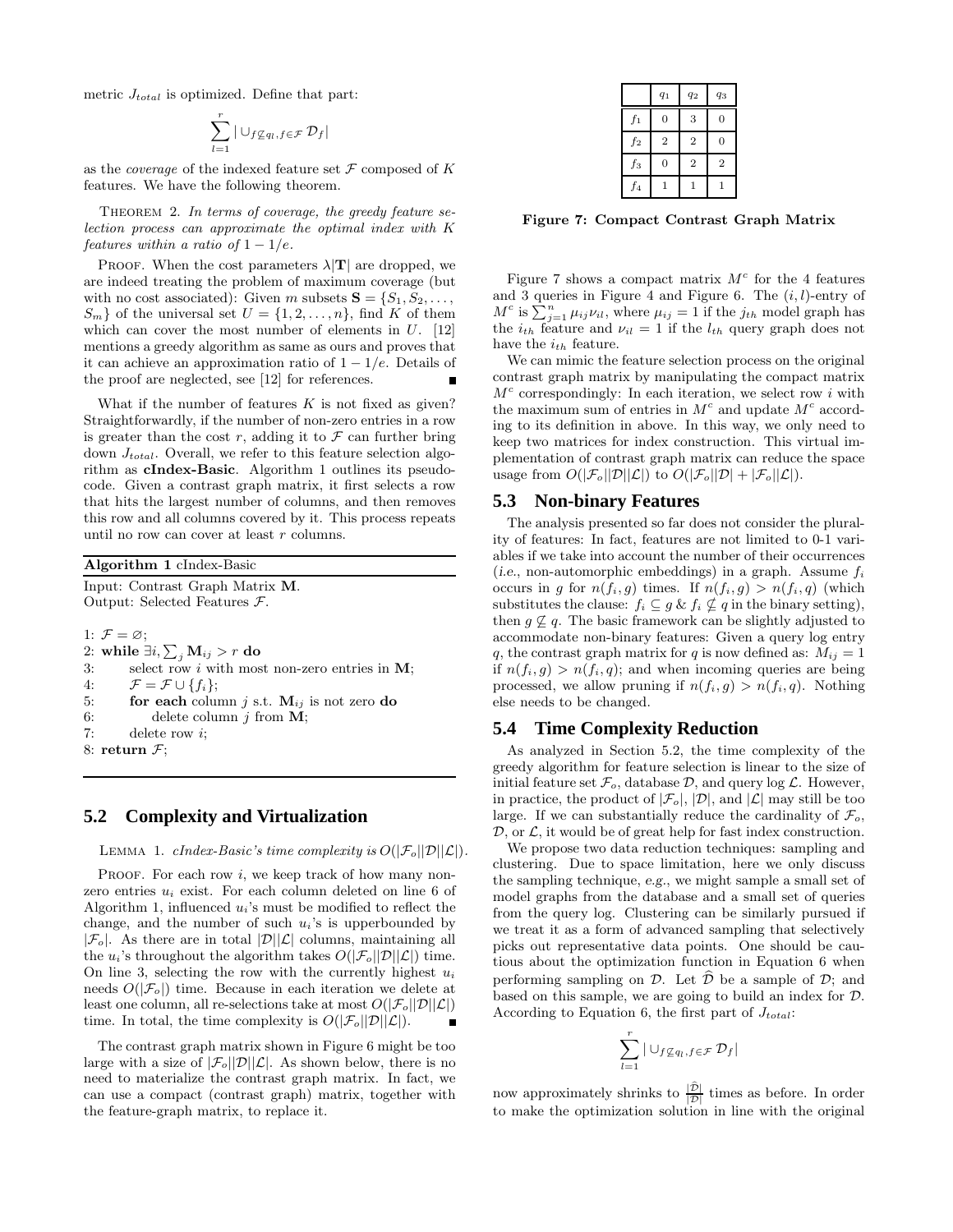one without sampling, the second part of  $J_{total}$  should be reduced by the same factor accordingly. Therefore, the total gain depicted in Equation 6 becomes

$$
J_{total} = \sum_{l=1}^{r} | \cup_{f \not\subseteq q_l, f \in \mathcal{F}} \widehat{\mathcal{D}}_f | - \frac{|\widehat{\mathcal{D}}|}{|\mathcal{D}|} \cdot r|\mathcal{F}|
$$

#### **6. HIERARCHICAL INDEXING MODELS**

The cIndex-Basic algorithm introduced in Section 5 builds a flat index structure, where each feature is tested sequentially and deterministically against any input queries. This mechanism has two potential disadvantages.

First, the index, consisting of a set of features  $\mathcal F$  and their corresponding inverted ID lists, is flat-structured. Given a query graph, we need to sequentially test the containment relationship between q and each of the features in  $\mathcal{F}$ , which is equivalent to executing the naïve SCAN approach on  $\mathcal{F}$ . Note that,  $\mathcal F$  is nothing else but a set of graphs. In order to avoid naïve SCAN, it is interesting to view  $\mathcal F$  itself as another graph database on which a second-level index can be built. This process can be repeated to generate a hierarchical index structure. Figure 8 shows a bottom-up hierarchical index based on this design strategy.

Second, cIndex-Basic follows a deterministic order when testing its indexed features. Specifically, each feature in  $\mathcal F$ must be retrieved and compared with any given query  $q$ , which does not adapt to different inputs flexibly. Now, suppose we have tested a feature  $f_1$  and are going to test another feature  $f_2$ , then the testing result between  $f_1$  and  $q$ , i.e.,  $f_1 \subseteq q$  or  $f_1 \nsubseteq q$ , can give us hints about how the query looks like, which may affect our choice of the second feature. In cIndex-Basic,  $f_2$  is fixed no matter  $f_1 \subseteq q$  or  $f_1 \nsubseteq q$ . Here, we can relax this constraint and allow them to be two different features:  $f_2$  and  $f'_2$ . Would this strategy help improve the performance? The answer is yes! Following exactly the same idea to select more features engenders a top-down hierarchical index, as shown in Figure 9.

In this section, we will examine these two hierarchical indexing models. Using a conventional search tree to index the inverted list associated with each feature, they can be easily implemented over a graph database.



Figure 8: Bottom-up Hierarchical Indexing

#### **6.1 Bottom-up Hierarchical Index**

Bottom-up means that the index is built layer by layer starting from the bottom-level graphs. Figure 8 shows a bottom-up hierarchical index where the  $i^{th}$ -level index  $\mathcal{I}_i$  is built by applying cIndex-Basic to features in the  $(i-1)^{th}$ level index  $\mathcal{I}_{i-1}$ . For example, the first-level index  $\mathcal{I}_1$  is built on the original graph database by cIndex-Basic. Once this is done, the features in  $\mathcal{I}_1$  can be regarded as another graph database, where cIndex-Basic can be executed again to form a second-level index  $\mathcal{I}_2$ . Following this manner, we can continue building higher-level indices until the pruning gain becomes zero.

This method is called cIndex-BottomUp. Note that in a bottom-up index, features on the  $i^{th}$ -level must be subgraphs of features on the  $(i - 1)^{th}$ -level. In Figure 8, subgraph relationships are shown as edges. For example,  $f_1$  is a subgraph of  $f_2$ , which is in turn a subgraph of  $f_3$ . Given a query graph q, if  $f_1 \nsubseteq q$ , then the tree covered by  $f_1$  need not be examined due to the exclusion logic. This phenomenon is called the cascading effect. Since the index on each level will save some isomorphism tests for the graphs it indexes, it is obvious that cIndex-BottomUp should outperform the flat index of cIndex-Basic.

The bottom-up index has a potential problem on the arrangement of features in the hierarchy. At the first glance, the cascading effect can avoid examinations of many features in the index if a higher-level feature is not contained in the query. However, this will not happen often because higherlevel features are in general weaker and thus much easier to be contained: During the construction of a bottom-up index, the best features are entered into lower levels because they are built first. Intuitively, it would be more profitable to put high-utility features in higher-level indices, which can prune the database graphs as early as possible. This idea leads us to the following top-down hierarchical index design.



Figure 9: Top-down Hierarchical Indexing

#### **6.2 Top-down Hierarchical Index**

The top-down hierarchical index first puts  $f_1$ , the feature with the highest utility, at the top of the hierarchy. Given a query graph q, if  $f_1$  is contained by q, we go on to test  $f_2$ ; if  $f_1$  is not contained by q, we at first prune all model graphs indexed by  $f_1$ , and then pick  $f_2'$  as the second feature. In a flat index built by cIndex-Basic,  $f_2$  and  $f_2'$  are forced to be the same: No matter whether  $f_1$  is contained by q, the same feature will be examined next. However, in a top-down index, they can be different.

Generally speaking, the top-down index adopts a differentiating strategy. Suppose that a query log set  $\mathcal{Q}$  is clustered into c groups:  $Q_1, Q_2, \ldots, Q_c$ , based on their isomorphism testing results against a set of features. We can uniformly choose K features  $\mathcal{F}_{\mathcal{Q}}$  with regard to  $\mathcal{Q}$ , or we can specifically choose K features  $\mathcal{F}_{\mathcal{Q}_l}$  for each of  $\mathcal{Q}_l$   $(l = 1, 2, \cdots, c)$ . Likely, the latter strategy will achieve better performance due to its finer granularity.

Figure 10 illustrates the process of building a top-down hierarchical index. For the three query graphs shown in Figure 6, we first construct their contrast graph matrix. Based on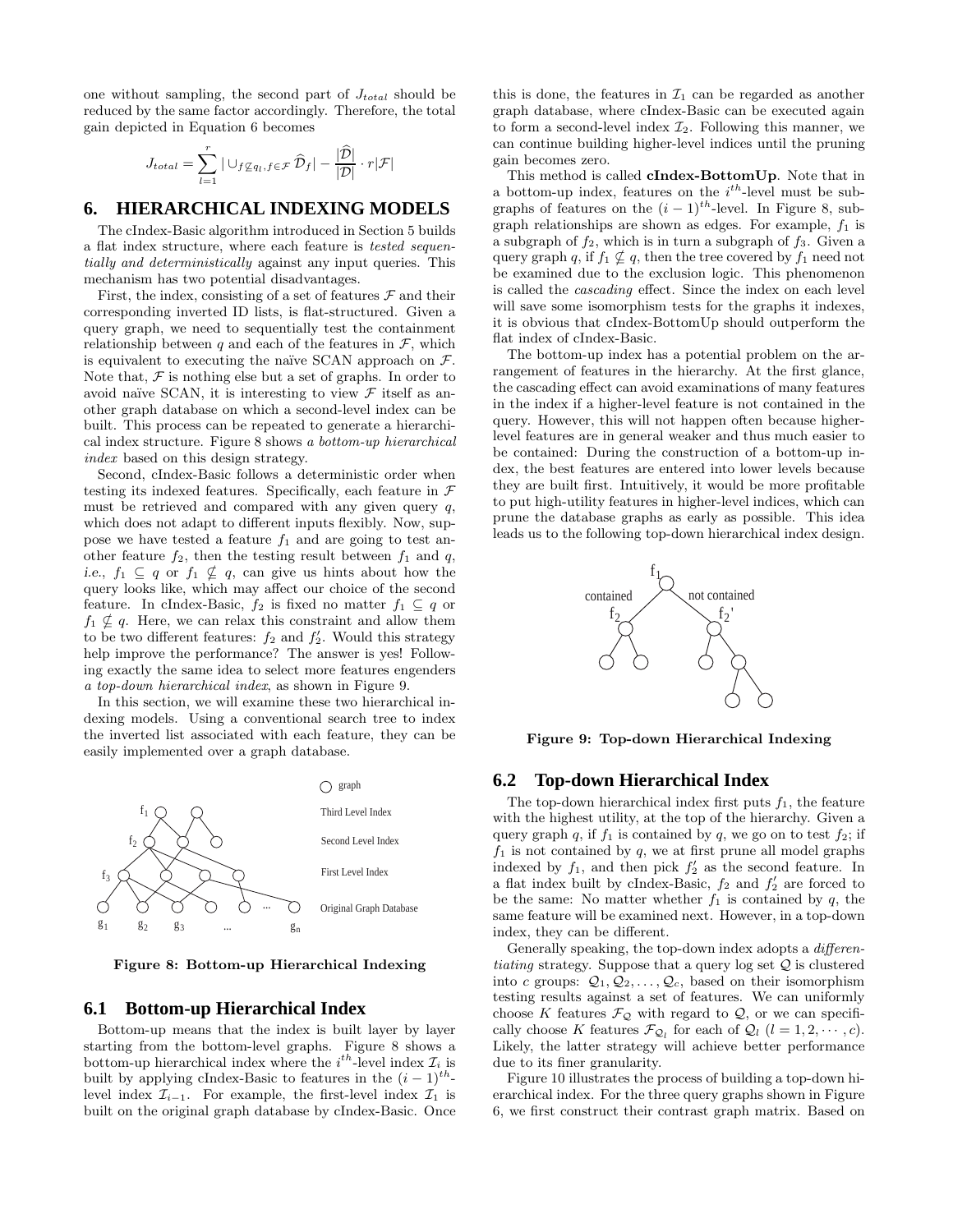

Figure 10: Top-down Index Construction

the greedy feature selection algorithm, feature  $f_2$  will be selected first  $(f_3$  is a tie), where  $\{q_1, q_2, q_3\}$  is divided into two groups  ${q_3}$  (those contain  $f_2$ ) and  ${q_1, q_2}$  (those do not contain  $f_2$ ). In the right branch, columns covered by  $f_2$  are removed from the contrast graph matrix.

The above partitioning process is iterated until we reach a leaf node of the tree. In order to avoid too deep branches that may cause overfitting, a smallest number  $(min\_size)$  of queries must be retained within each leaf. Now the hierarchical structure is clear: at an internal node  $N_i$ , we select one feature  $f_i$  to split the query log set into two groups; at a leaf node  $N_l$ , cIndex-Basic is applied to build a flat index. We call this hybrid approach **cIndex-TopDown**.

Formally, given a query log set  $\mathcal{L}_i$ , a feature set  $\mathcal{F}_i$ , and a contrast graph matrix  $M_i$  at an internal node  $N_i$ , we run cIndex-Basic on  $M_i$  to get the feature with the highest utility. Let this feature be f. f splits  $\mathcal{L}_i$  into two groups  $\mathcal{L}'_i = \{q | f \subseteq q, q \in \mathcal{L}_i\}$  and  $\mathcal{L}''_i = \{q | f \nsubseteq q, q \in \mathcal{L}_i\}$ , which form the two branches of node  $N_i$ .  $\mathbf{M}_i$  is also split into two parts:  $\mathbf{M}'_i$  and  $\mathbf{M}''_i$ , where  $\mathbf{M}'_i$  is the contrast graph matrix for the query log set  $\mathcal{L}'_i$  and  $\mathbf{M}''_i$  is the matrix for  $\mathcal{L}''_i$ . In the "do not contain" branch, all columns covered by feature  $f$ are removed from  $\mathbf{M}''_i$ .

#### **7. INDEX MAINTENANCES**

The indexing methodology we have examined so far is suitable within a static environment. When updates take place in the database  $\mathcal D$  or query graphs deviate away from previously logged entries, how should the index react in order to maintain its performance?

First, we can take an "ostrich" strategy: Stick with the same set of selected features and the same hierarchical structure built. Whenever an insertion/deletion to  $\mathcal D$  takes place, we simply add/remove a corresponding item to/from the inverted ID lists of all involved features. If the changed model graph database and query log is not significantly deviated from the original, it is quite reasonable that the index thus maintained will continue to perform well. This aspect of the "ostrich" algorithm is further confirmed in our experimental results.

Unfortunately, there are also cases where a previously built index becomes completely outdated after a substantial amount of updates. This may be due to dramatic changes to database  $\mathcal{D}$ , log  $\mathcal{L}$ , or both, which makes it inappropriate to still take the original database and query log as references. In practice, such scenarios must be monitored so that some counter-measures can be taken.

Let  $\mathcal I$  be the index originally built. We periodically take small samples  $\mathcal{D}_s$  and  $\mathcal{L}_s$  from  $\mathcal D$  and  $\mathcal L$ , mine a set of frequent subgraphs  $\mathcal{F}_s$  out of  $\mathcal{D}_s$ , and calculate a new index  $\mathcal{I}_s$  based on the triplet  $(\mathcal{F}_s, \mathcal{D}_s, \mathcal{L}_s)$ . The mining step can even be bypassed, because frequent patterns represent the intrinsic trends of data and are relatively stable in spite of updates. The sampling ratios can be set according to the updating rates of  $D$  and  $\mathcal{L}$ . Since queries are continuously being logged in an online fashion, we can also apply strategies such as tilted time windows [3] to over-sample the query stream in the recent past so that the evolutions of query distribution are better reflected. As will be shown in the experiment section, the performance of  $\mathcal I$  and  $\mathcal I_s$  can be systematically gauged: If  $\mathcal I$  has not degraded much from  $\mathcal I_s$ , which roughly represents an up-to-date index, the "ostrich" strategy is taken; otherwise, we may consider to replace  $\mathcal I$ with  $\mathcal{I}_s$  or reconstruct it from a larger sample to assure even higher accuracy. Here, we take advantage of the data space reduction techniques introduced in Section 5.4. They are very effective in building an index with similar quality as the one built on the whole dataset, while the index construction time is greatly reduced. This is ideal for online performance monitoring purposes.

#### **8. EMPIRICAL STUDIES**

In this section, we present our empirical studies on real datasets. We first demonstrate cIndex's effectiveness by comparing its query performance with that of the naïve SCAN method and the indexing structure provided by gIndex [25], a state-of-art algorithm proposed for traditional graph search, followed by examinations on scalability, maintenances, etc.. As gIndex is not designed for containment search, we use the features selected by gIndex, and feed them into the containment search framework given in Section 3. This strategy is named as FB (Feature-Based) to avoid possible confusions with cIndex's contrast feature-based methodology.

Our experiments are done on a Windows XP machine with a 3GHz Pentium IV CPU and 1GB main memory. Programs are compiled by Microsoft Visual C++ 6.

#### **8.1 Experiment Settings**

Graph containment search has many applications. In this experiment, we are going to explore two of them, fast chemical descriptor search and real-time object recognition search, on two real datasets. The first one is an AIDS anti-viral screen dataset, which contains the graph structures of chemical compounds. This dataset is publicly available on the website of Developmental Therapeutics Program, which was also used in the testing of gIndex [25]. The second one is taken from TREC Video Retrieval Evaluation (i.e., TREC-VID, url: http://www-nlpir.nist.gov/projects/trecvid), which is a public benchmark for evaluating the performance of high-level concept (e.g., objects in scenes) detection and image search [27, 10].

### **8.2 Chemical Descriptor Search**

The AIDS anti-viral screen dataset contains more than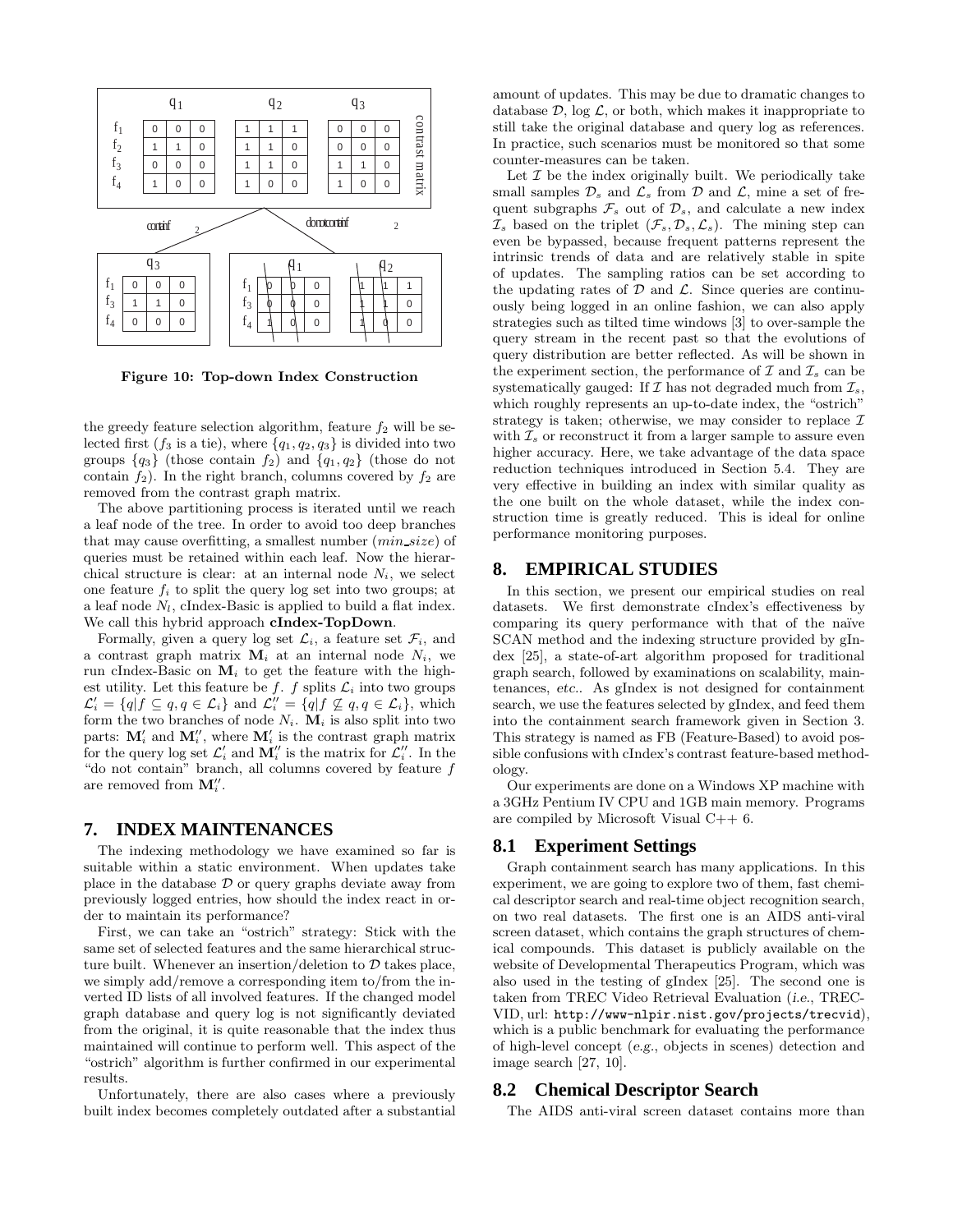40,000 chemical compounds. We randomly pick 10,000 graphs to form a dataset, which is denoted as W. W is divided to a query log set  $\mathcal L$  and a testing query set  $\mathcal Q$  based on fivefold cross-validation. That is, we randomly partition  $W$  into five pieces  $W_1, \ldots, W_5$  of equal size, and each time use four pieces as query log and one piece as testing query. Results are reported as an average over five folds.

In chem-informatics, a model graph database usually includes a set of fundamental substructures, called descriptors. These descriptors, shared by specific groups of known molecules, often indicate particular chemical and physical properties. Given a molecule, fast searching for its "descriptor" substructures can help researchers to quickly predict its attributes. In order to build a descriptor (model) graph database  $D$ , we apply frequent subgraph mining on W and generate 5,000 distinctive frequent subgraphs whose frequency ranges from 0.5% to 10%.

During experiments, we keep the index built by cIndex on disk. When a query  $q$  comes, we load the indexed features and compare them with  $q$  (this represents the  $|\mathcal{F}|$  part of Equation 2). For those features  $f \nsubseteq q$ , their associated ID lists are then loaded into memory and merged to compute the candidate query answer set (this represents the  $T_{index}$  part of Equation 1). Finally, these candidate graphs are retrieved from the database for further verification (this represents the  $|\mathcal{C}_q|$  part of Equation 2).



Figure 11: Query Performance of cIndex-Basic, in terms of Subgraph Isomorphism Test Numbers



Figure 12: Query Performance of cIndex-Basic, in terms of Query Processing Time

Figure 11 and Figure 12 compare the query performance of cIndex-Basic with that of SCAN and FB. Here, 2,000 queries are taken from the testing fold of W, which are divided into five bins:  $[0, 10), [10 - 20), [20 - 30), [30, 40), [40, \infty),$ 

based on the size of the query answer set, i.e., the number of database graphs that are contained in the query. The x-axis in Figure 11 shows the average answer set size of the queries within each bin, and the  $y$ -axis depicts the average querying cost of each method in terms of isomorphism test numbers. Figure 12 has the same  $x$ -axis as Figure 11, but its y-axis shows the corresponding query processing time instead of isomorphism test numbers. In summary, Figure 11 is gauging based on Equation 2 of the basic framework, while Figure 11 is gauging based on Equation 1.

The cost of SCAN is obviously  $|\mathcal{D}| = 5,000$  tests for Figure 11 and the total time needed to load and check all these 5,000 database graphs for Figure 12. As Equation 1 indicates, the cost of cIndex-Basic and FB consist of three parts: the first part is testing indexed features against the query, the second part is testing each graph in the candidate answer set for verification, and the third part is the index overhead. Since in the second part, we always need to verify those database graphs really contained in the query, which can never be saved by any indexing efforts, this portion of cost is marked as OPT in both figures.

To make the comparison fair, we select the same number of features for FB and cIndex-Basic. As shown in the figure, cIndex-Basic performs significantly better than naïve SCAN and FB, while itself achieves near-optimal pruning power. Note the log scale of y-axis, cIndex-Basic in fact increases the performance by more than one order of magnitude. The above result well testifies the necessity of a new indexing scheme aiming at containment search, which is the major motivation of this study.

Furthermore, trends shown in Figure 11 and Figure 12 are very similar to each other, which implies that the simplified cost model we proposed in Equation 2 is quite reasonable. Actually, we also measured the differential part:  $T_{index}$  in our experiments: Looking at Figure 12, cIndex-Basic in general costs several tens of microseconds per query; while in comparison,  $T_{index}$  is in the range of 0.3ms-0.4ms. We did not draw this adjustment in the picture, as it will become too small to be discernable. Having this in mind, we shall stick with the isomorphism test numbers *(i.e., follow Equa*tion 2) to gauge query performance in below.



Figure 13: Effectiveness of Data Space Reduction

Figure 13 shows the effectiveness of the data space reduction techniques proposed in Section 5.4. Here, we sample  $\mathcal D$  and  $\mathcal L$  to reduce the data size to a specific percentage shown on the x-axis. y-axis shows the query performance of the index built on the sampled model graphs and query logs. It seems that all strategies perform well as long as the remained data size is above some threshold and thus can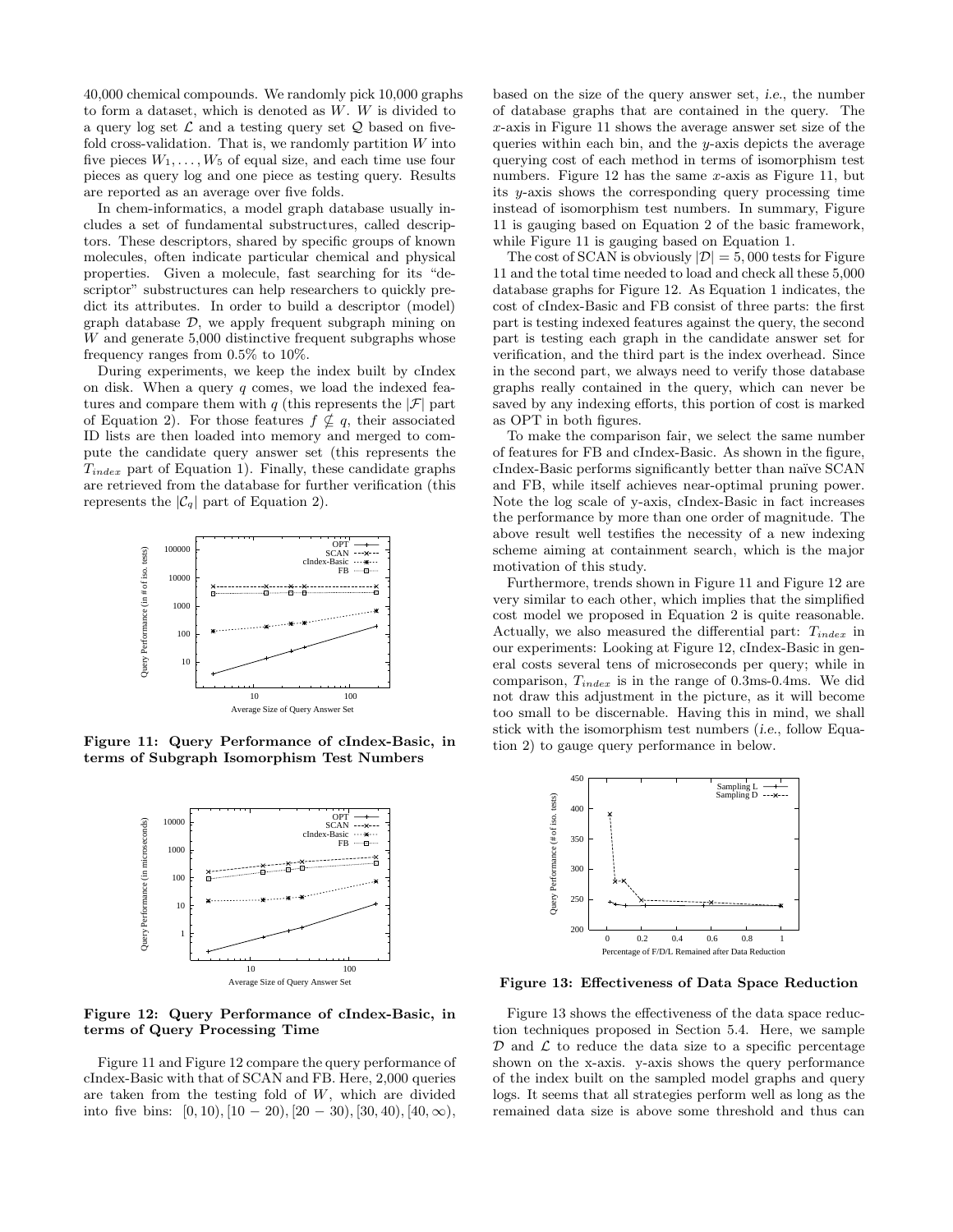well reflect the data distribution. Sampling on query  $\log \mathcal{L}$ is very stable, indicating that the amount of query log data needed is moderate. Furthermore, as suggested by Lemma 1, we observe that the index construction time is linearly scalable with regard to the sample size  $|\mathcal{D}|$  and  $|\mathcal{L}|$ ; while the figure is omitted here due to lack of space.

In addition, if it is hard to obtain query logs, cIndex can perform a "cold start": As the database distribution is often not too different from the query distribution, we might use the database itself as a pseudo log to initiate an index so that the system can start to operate. After that, as real queries flow in, the maintenance scheme described in Section 7 can be applied. Using this alternative, the average querying cost on the set of 2,000 queries is degraded from 239.8 tests to 340.5 tests, which we believe is affordable. This means that cIndex can work well even without query log.



Figure 14: Index Maintenances

Figure 14 shows the situation when database updates take place. To simulate such a scenario, a sample  $\mathcal{D}_4 = \frac{4}{5}|\mathcal{D}|$  is taken from  $\mathcal{D}$ ; similarly, we sample  $\mathcal{D}_3$  out of  $\mathcal{D}_4$ ,  $\mathcal{D}_2$  out of  $\mathcal{D}_3$ , and  $\mathcal{D}_1$  out of  $\mathcal{D}_2$ , so that  $|\mathcal{D}_i| = \frac{i}{5} |\mathcal{D}| (i = 1, \ldots, 5)$ , where  $\mathcal{D}_5 = \mathcal{D}$ . By doing this,  $\mathcal{D}_j$ 's  $(j > i)$  can be viewed as a database incrementally updated from  $\mathcal{D}_i$  through a batch of insertions. We compare two curves here: One curve shows the performance of the index directly constructed for  $\mathcal{D}_i$ , while the other shows the performance of the index originally constructed for  $\mathcal{D}_1$  but maintained afterwards to fit  $\mathcal{D}_i$  ("ostrich" updating). Performance is still gauged using the same set of 2,000 queries. It can be seen that two curves start from the same point at  $\mathcal{D}_1$ , and keep quite close to each other for all the following updated databases. This well validates the feasibility of the proposed "ostrich" index maintenance scheme.



Figure 15: Performance of Hierarchical Indices

In the next several experiments, we examine hierarchical indices. Figure 15 depicts the query performance of all three indices: cIndex-Basic, cIndex-BottomUp, and cIndex-TopDown. We implement a 2-level bottom-up index, and set the top-down index's stop-split query log min size at 100. Compared to cIndex-Basic, a bottom-up index can approximately save 25% by providing another index for the firstlevel features, while a top-down index can save by nearly one half, due to its differentiating effect.



Figure 16: Scalability of Hierarchical Indices

Figure 16 compares the scalability of hierarchical indexing algorithms to that of cIndex-Basic, with respect to the size of query log:  $|\mathcal{L}|$ . It is observed that, cIndex-BottomUp takes a little bit more time, due to the additional computation it devotes to the second-level index. Surprisingly, cIndex-TopDown runs even faster than cIndex-Basic. This is due to the fact that splitting at an internal node removes part of the contrast graph matrix, and thus the time spent in choosing deeper-level features is reduced. The results are quite similar when we vary  $|\mathcal{F}_o|$  and  $|\mathcal{D}|$ .



Figure 17: Index Size

Figure 17 compares the index size by measuring the number of indexed features. It is shown that the increase of index size is sub-linear to the increase of database size, which is a nice property when dealing with large databases. cIndex-TopDown somehow indexes more features since it selects a potentially different feature set for different subgroups of the query log. Both cIndex-BottomUp and cIndex-TopDown exchange some space cost for the improvement of query performance.

#### **8.3 Object Recognition Search**

In object recognition search, labeled graphs are used to model images by transforming pixel regions into entities.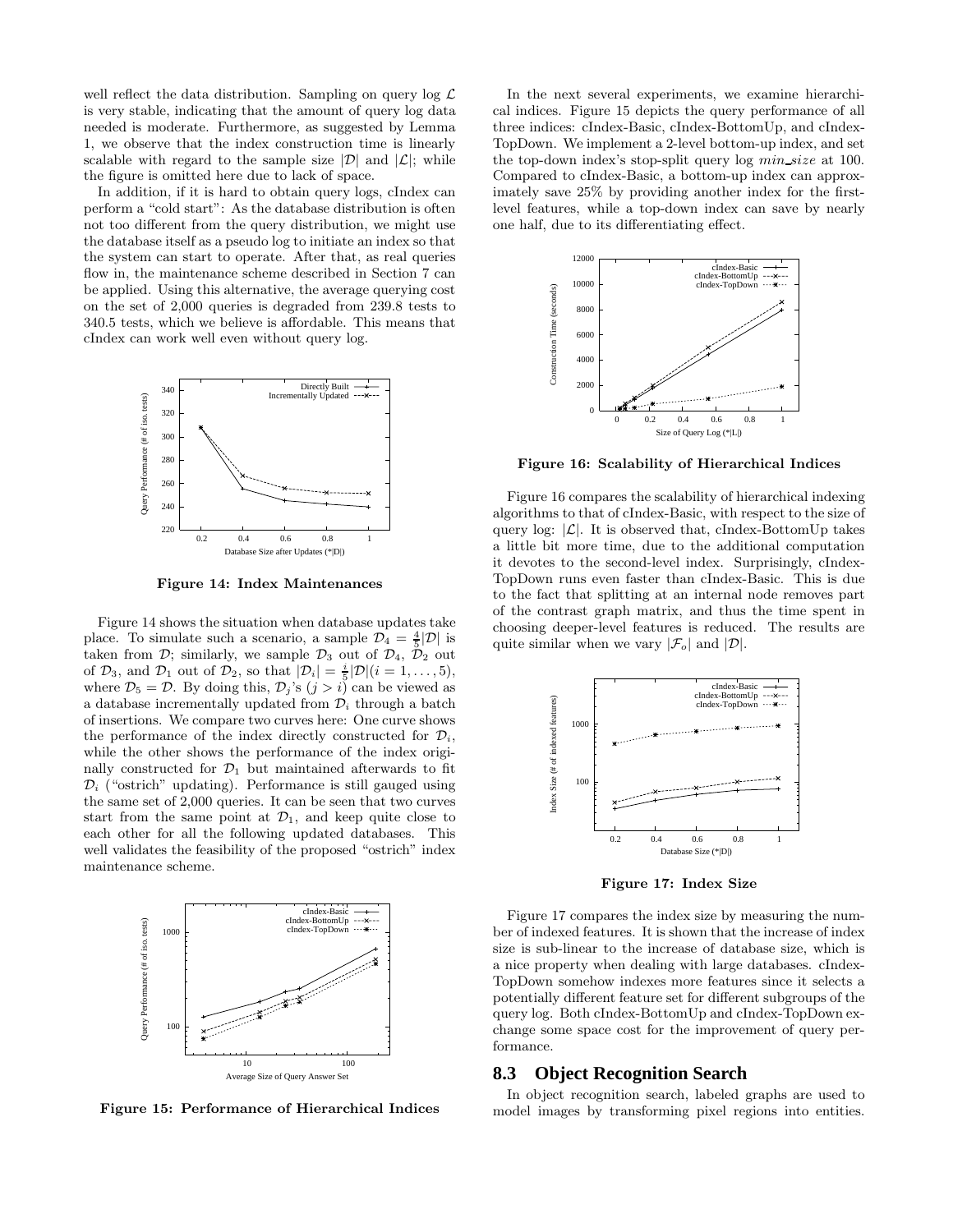These entities (taken as vertices) are connected together according to their spatial distances. The model graphs of basic objects, e.g., humans, animals, cars, airplanes, etc., are stored in a database, which are then queried by the recognition system to identify foreground objects that appear in the scene. Certainly, such querying should be conducted as fast as possible in order to support real-time applications.

We download more than 20,000 key frame images from the TREC-VID website. A labeled graph is generated for each image through salient region detection, followed by a quantization step that converts continuous vertex/edge features into integer values. The scale-saliency detector is developed by Kadir et al. [14], which outputs the locations and scales of detected regions. After that, color moment features are extracted from each region, where regions and their color moment features form vertices. Edges of a graph are generated by connecting nearby vertices, which are then associated with corresponding spatial distances. The graphs transformed from the key frame images are taken as query graphs, while the model graphs are extracted as annotated regions in the key frames. The TREC-VID benchmark provides many concept image regions, including face, building, table, monitor, microphone, baseball, bicycle, etc., that are annotated by humans. We collected several thousand model graphs from these concepts. Since one concept might have different appearances, there are tens of, or even hundreds of model graphs for each concept.



Figure 18: Query Performance – TREC-VID

Figure 18 shows the result. The database contains 2,535 model graphs. We use cIndex-Basic to build an index, whose performance is then tested against 3,000 querying key frames. It can be seen that as same as in chemical descriptor search, the system provides near-optimal pruning capability and is an order of magnitude faster than the naïve SCAN approach. We observe that, in our case, the average time needed by SCAN to process one query is about 1 second. Obviously, such costs would be unaffordable for large-scale applications that require real-time responses.

# **9. RELATED WORK**

Graph search, both the traditional and containment one, are needed in various application domains, though they may be associated with different names, such as graph matching.

For traditional graph search, there have been a lot of studies under the term "graph indexing". In XML, where the structures encountered are often trees and lattices, query languages built on path expression become popular [9, 20]. For more complicated scenarios such as searching a chemical compound database by small functional fragments, Shasha et al. [21] extend the path-based technique for full-scale graph retrieval; Yan et al. propose gIndex [25] and use frequent subgraphs as indexing features, which is shown to be more effective. There are also a few studies dealing with approximate graph search. He et al. [11] develop a closure tree with each node being a closure (i.e., summarization) of its descendant nodes. This tree is utilized as an index to perform (approximate) graph search. Tian et al. [22] define a more sophisticated similarity measure, and design a fragment (i.e., feature-based) index to assemble an approximate match. However, all these methods target traditional graph search. In order to tackle graph containment search, a new methodology is needed.

Graph matching has been a research focus for decades [2], especially in pattern recognition, where the wealth of literature cannot be exhausted. Conte et al. give a comprehensive survey on graph matching [4], Gold et al. [8] apply a graduated assignment algorithm to quickly match two graphs, and Messmer et al. [17] place all permutations (i.e., isomorphisms) of each database graph in a decision tree for online retrieval. In bio-informatics, how to align two biological networks is a challenging issue. Koyutürk et al.  $[15]$  propose a method for aligning two protein networks using a distance based on evolutionary models characterizing duplication and divergence. However, to the best of our knowledge, no algorithm considers the possibility of using a contrast featurebased methodology for graph containment search and indexing, which is our focus in this work.

Fang et al. propose to use string matching algorithms for virus signature detection in network packet streams [6]. Compared with bit-sequence signatures, if structured signatures are used instead to capture richer information, the methodology developed in this paper would be needed. Petrovic et al. [19] model the online information dissemination process as a graph containment search problem. Users subscribe their interests, represented as an RSS (RDF Site Summary) graph model, to an intermediate broker, who checks each incoming publication to see whether it covers the interest of any subscription: If it does, the publication is disseminated to the right users. Our cIndex framework can definitely benefit such user-interest mapping systems.

As for graph mining, there have been a sequence of methods developed [13, 16, 24, 18] that can efficiently extract (closed) frequent subgraphs from a database. They act as a firm basis for the feature selection process of cIndex.

Putting graph in the context of partially ordered data, we can examine containment search at a higher level of abstraction. Based on the transitive relation:  $\alpha \leq \beta, \beta \leq \gamma \Rightarrow \alpha \leq$  $\gamma$ , a lattice can be built for the data space, and contrast feature-based indexing can be regarded as a method of finding those elements existing in the middle of the lattice which are best for indexing. Besides this, there are other ways of doing it for special data types. One well-known example is the Aho-Corasick string matching algorithm [1], which can locate all occurrences of a set of keywords (database) in a input string (query) within  $O(n+m)$  time, where n is the total size of key words and  $m$  is the input length. Unfortunately, in the context of graph containment search, a similar solution is hard to derive since it is infeasible to design a graph serialization technique so that subgraph isomorphism check can be replaced by substring matching test: Subgraph isomorphism is NP-complete [12], which cannot be solved via